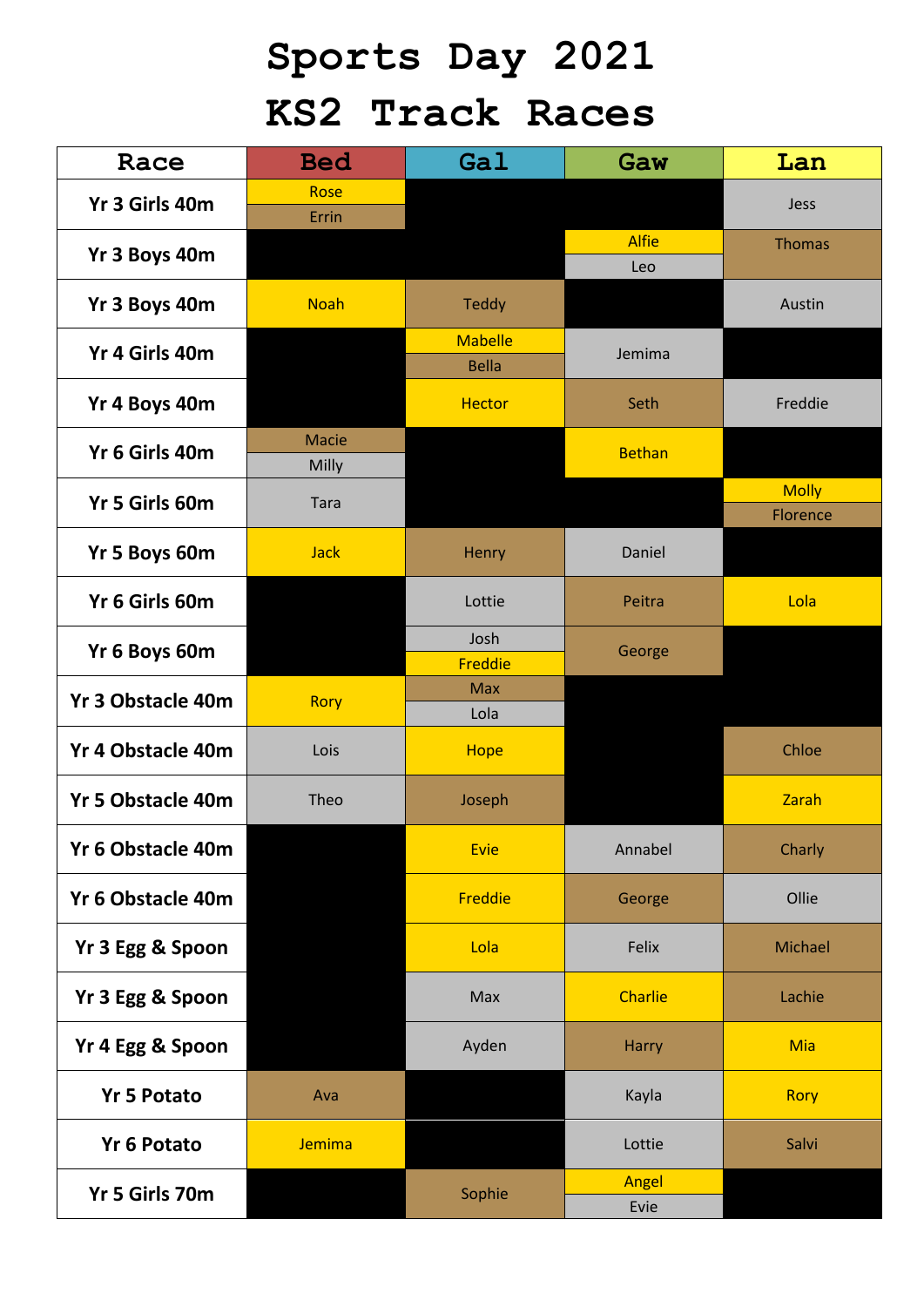| <b>EVENT</b>              | <b>BEDIVERE</b> | <b>GALAHAD</b> | <b>GAWAIN</b>   | <b>LANCELOT</b> |
|---------------------------|-----------------|----------------|-----------------|-----------------|
| Yr 5 Boys 70m             |                 | Wilf           | Luca            | Luke            |
|                           |                 |                |                 |                 |
| Yr 5 Boys 70m             | Felix           | <b>Henry</b>   |                 | Ethan           |
| Yr 6 Girls 70m            |                 | Evie           |                 | Lola<br>Mia     |
| Yr 6 Boys 70m             |                 | Benjamin       | Luke            |                 |
|                           |                 | Fin            |                 |                 |
| <b>Yr 3 Skipping</b>      | Ryan            | Edie           | Kat             |                 |
| <b>Yr 4 Skipping</b>      | <b>Bella</b>    | Sophie         | Lola            |                 |
| <b>Yr 5 Skipping</b>      | Francesca       | <b>Oliver</b>  |                 | Amalie          |
| <b>Yr 6 Skipping</b>      | <b>Hollie</b>   | <b>Emily</b>   | Oliver          |                 |
| Yr 3 Girls 60m            | Ava             |                | Florence        |                 |
|                           |                 |                | Pippa           |                 |
| Yr 3 Girls 60m            |                 |                |                 |                 |
| Yr 3 Boys 60m             | <b>Bertie</b>   |                | Charlie         | <b>Wilf</b>     |
| Yr 4 Girls 60m            | Lily            | Emerald        |                 | Polly           |
| Yr 4 boys 60m             |                 | Seth           | Lucas           | Zachary         |
| Yr 5 Girls 80m            | <b>Tara</b>     |                | Ella            |                 |
|                           |                 |                | Jess<br>Luca    |                 |
| Yr 5 Boys 80m             |                 | Wilf           | Harrison        |                 |
| Yr 6 Girls 80m            |                 | Lottie         | <b>Bethan</b>   | <b>Caitlin</b>  |
| Yr 6 Boys 80m             |                 | <b>Alex</b>    | Ethan           | Peter           |
| <b>Yr 3 Sack Race 20m</b> | Nehan           | <b>Sienna</b>  | Jay             |                 |
| <b>Yr 3 Sack Race 20m</b> |                 |                | Florence        | <b>Brody</b>    |
|                           |                 |                | Kat<br>Cameron  |                 |
| <b>Yr 4 Sack Race 20m</b> |                 | Hope           | Theo            |                 |
| <b>Yr 5 Sack Race 20m</b> |                 |                | <b>Jess</b>     |                 |
|                           | Canna           |                | Evie            |                 |
| Yr 6 Sack Race 20m        |                 |                | Eleanor<br>Luke | Charly          |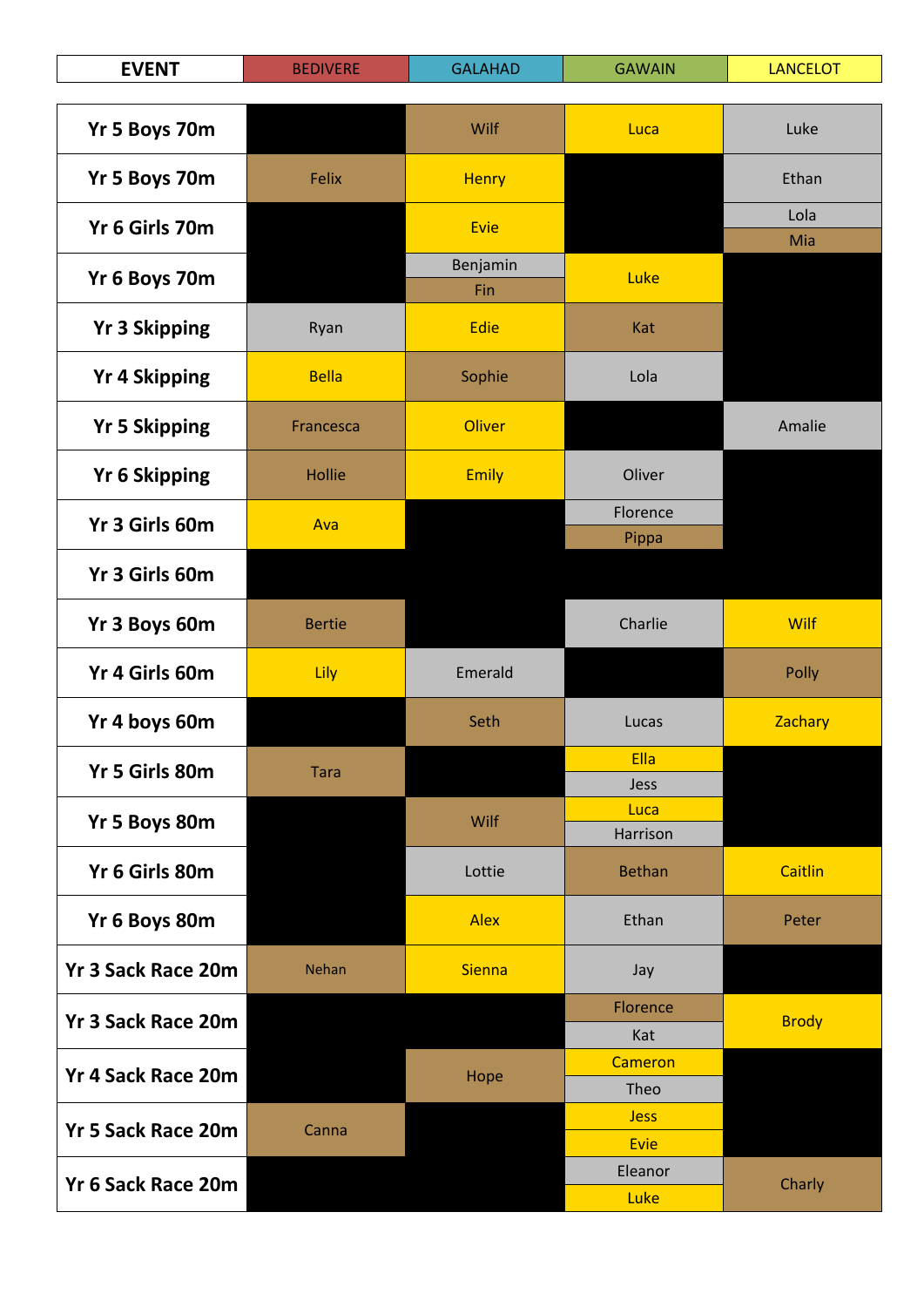| <b>EVENT</b>            | <b>BEDIVERE</b> | <b>GALAHAD</b>   | <b>GAWAIN</b>                   | <b>LANCELOT</b> |
|-------------------------|-----------------|------------------|---------------------------------|-----------------|
|                         |                 |                  |                                 |                 |
| <b>Yr 3 Hurdles 40m</b> | <b>Bertie</b>   | Hunter<br>Oliver |                                 |                 |
| Yr 4 Hurdles 40m        | Lily            |                  | <b>Zac Gruff</b>                | Riley           |
| <b>Yr 5 Hurdles 40m</b> | Christopher     | Samuel           |                                 | Molly           |
| Yr 6 Hurdles 40m        |                 | Josh             | <b>Daphne</b>                   | Peter           |
| Yr 5 Girls 200m         |                 | Lulu             | Jess                            | Erin            |
| Yr 5 Boys200m           |                 | <b>Max</b>       | Daniel                          | Ethan           |
| Yr 6 Girls200m          |                 | Evie             | <b>Bethan</b>                   | Mia             |
| Yr 6 Boys 200m          |                 |                  | AI                              | Elliot          |
|                         |                 |                  |                                 | Joseph          |
| Yr 3 Girls 150m         | Ava             |                  | Pippa                           | Jessica         |
| Yr 4 Girls 150m         |                 | Sophie<br>Izzy   |                                 | Chloe           |
| Yr 3 Boys 150m          | <b>Noah</b>     |                  | Leo                             | Wilf            |
| Yr 4 Boys 150m          |                 |                  | Cameron                         | Zachary         |
|                         |                 |                  |                                 | Fred            |
| Y4 Girls 400m           | <b>Bella</b>    |                  | Jemima                          | Chloe           |
| Y4 Boys 400m            |                 |                  | <b>Zac Gruff</b><br><b>Theo</b> | Fred            |
|                         |                 |                  |                                 | Lola            |
| Yr 6 Girls 400m         | Megan           |                  |                                 | <b>Mia</b>      |
| Yr 6 Boys 400m          |                 | Benjamin         | AI                              | Elliot          |
| Yr 5 Girls 400m         |                 | Lulu             | Angel<br>Ella                   |                 |
| Yr 5 Boys 400m          |                 | Samuel           | <b>Harrison</b>                 | Luke            |
| Yr 6 Girls 40m          |                 | <b>Kayleigh</b>  | <b>Tanya</b>                    |                 |
|                         |                 | Ruby             | Emma                            |                 |
| Yr 6 Girls 800m         |                 | Evie             | Eleanor                         | <b>Caitlin</b>  |
| Yr 6 Boys 800m          |                 | Alex             | AI                              | Peter           |
| <b>TOTAL</b>            | 58              | 99               | 127                             | 97              |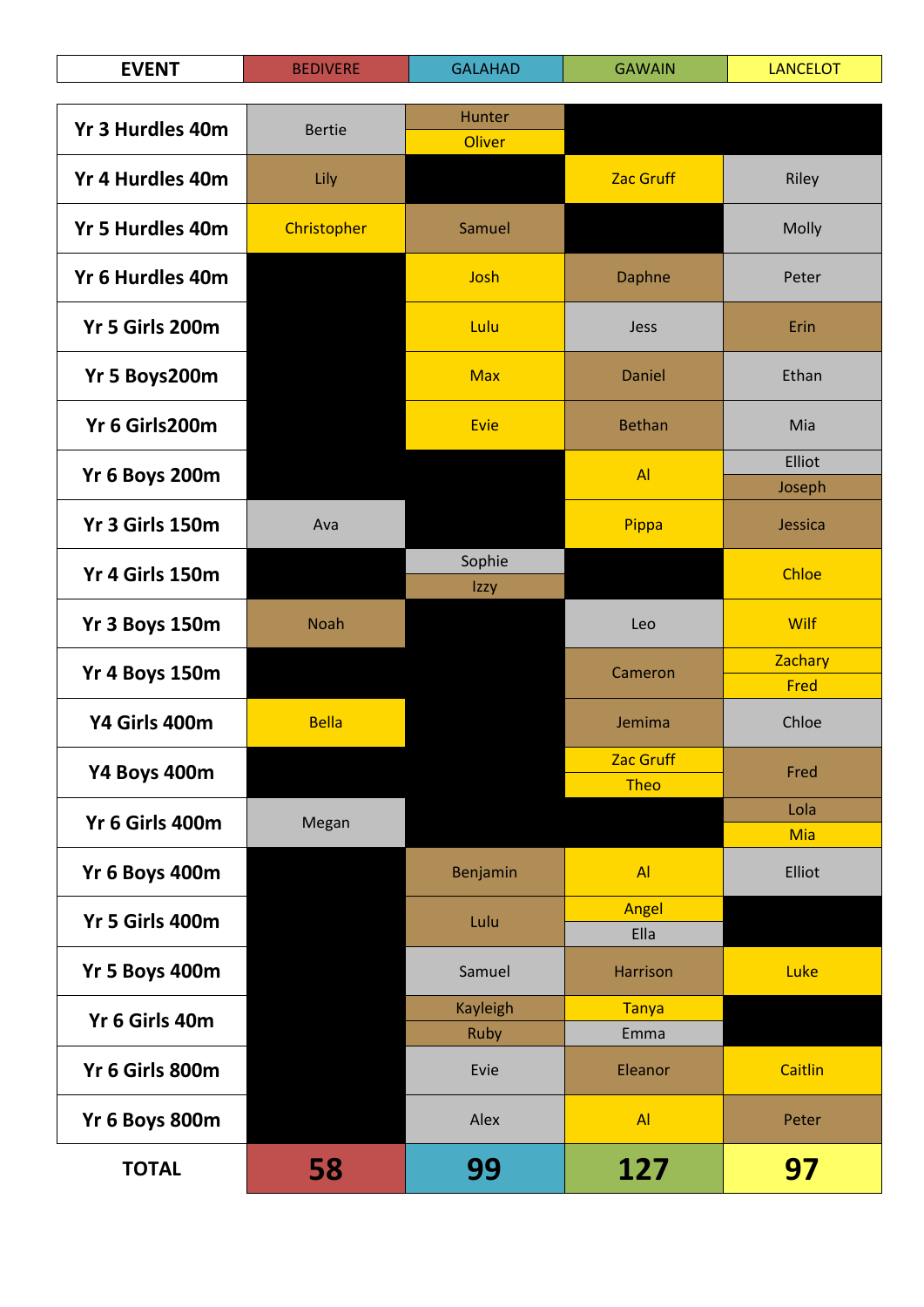## **KS2 Field Events**

| Race                      | <b>Bed</b> | Gal | Gaw | Lan |
|---------------------------|------------|-----|-----|-----|
| <b>Yr 3 Shot Putt</b>     |            |     |     |     |
| <b>Yr 3 Standing Jump</b> |            |     |     |     |
| <b>Yr 3 Javelin</b>       |            |     |     |     |
| <b>Yr 4 Shot Putt</b>     |            |     |     |     |
| <b>Yr 4 Standing Jump</b> |            |     |     |     |
| <b>Yr 4 Javelin</b>       |            |     |     |     |
| <b>Yr 5 Shot Putt</b>     |            |     |     |     |
| <b>Yr 5 Standing Jump</b> |            |     |     |     |
| <b>Yr 5 Javelin</b>       |            |     |     |     |
| <b>Yr 6 Shot Putt</b>     |            |     |     |     |
| <b>Yr 5 Standing Jump</b> |            |     |     |     |
| <b>Yr 6 Javelin</b>       |            |     |     |     |
| <b>TOTAL</b>              | 42         | 57  | 78  | 60  |

## **Sports Day 2021 Totals**

| Race                    | <b>Bed</b> | Gal | Gaw | Lan |
|-------------------------|------------|-----|-----|-----|
| <b>KS1 Track Events</b> | 43         | 38  | 35  | 46  |
| <b>KS2 Track Events</b> | 58         | 99  | 127 | 97  |
| <b>KS2 Field Events</b> | 42         | 57  | 78  | 60  |
| <b>TOTAL</b>            | 143        | 194 | 240 | 203 |